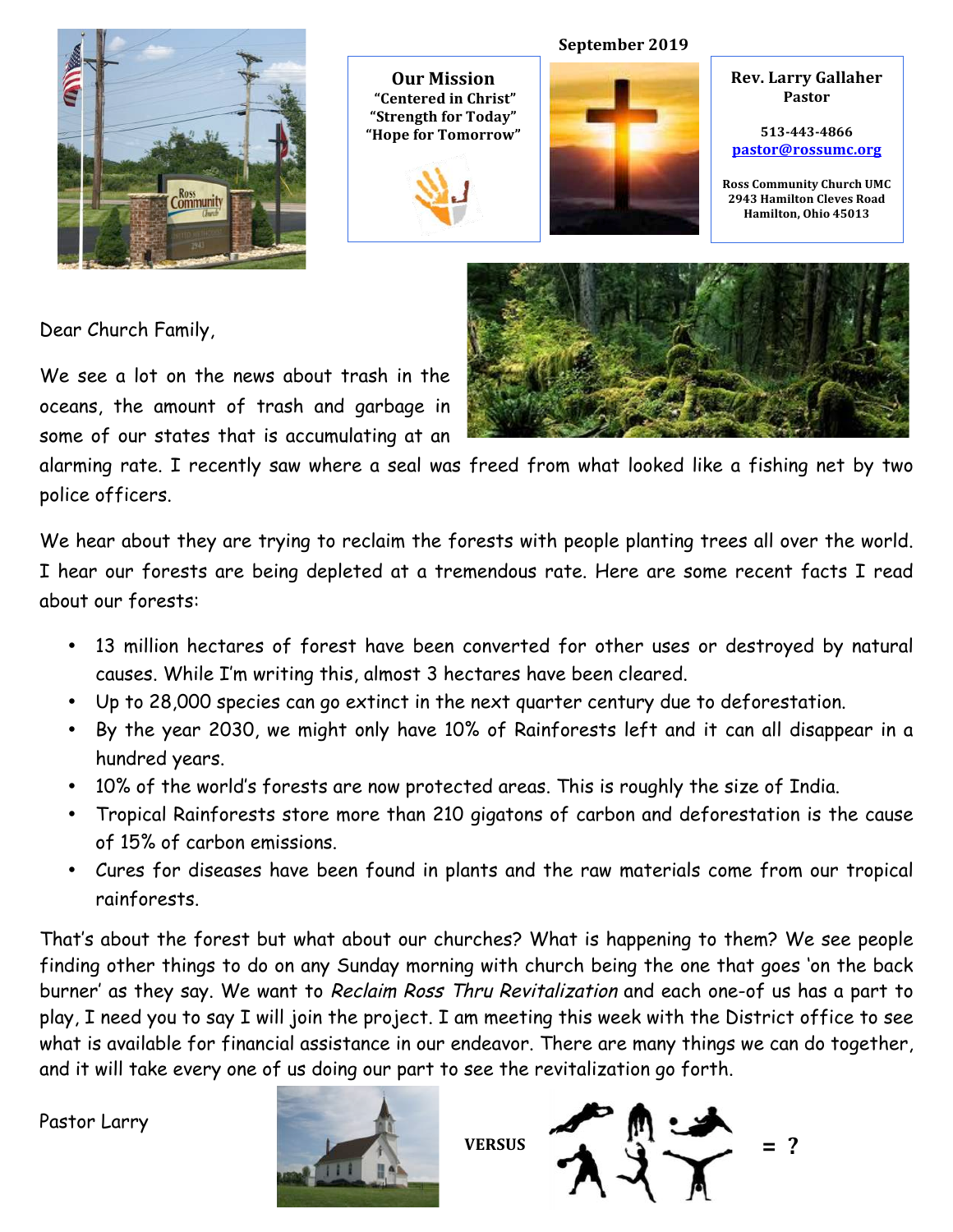# **This Week at Ross**

**Sunday Worship:** This Sunday (8-25) we begin to explore the idea of heaven in the first of a three-message series titled "A Place Called Heaven." We all want a better place; we all yearn for the day when pain and hurt will be gone, when we can stand in the presence of the One who died on the Cross for you and me.

Heaven is a real place. In the words of John 14:2-3 (CEB translation): "My Father's house has room to spare. If that weren't the case, would I have told you that I'm going to prepare a place for you? When I go to prepare a place for you, I will return and take you to be with me, so that where I am you will be, too." Join us at 10:25 a.m. as we start to explore this fascinating subject.

**Worship Service Format:** Over the past couple of weeks I'm sure you have noticed a different format in our Sunday services. Sometimes we get stuck doing the same thing over and over, yet we also want to avoid changes just for the sake of change. So far, I have received very positive comments about the move from a spoken to a musical Call to Worship. Let me know what you think (I know that's a loaded comment) about that and other changes, so we can decide which ones to retain.

**RCUMC** Leadership: 2020 offers us many opportunities to serve our church community, and the Nominating Committee will be meeting in a couple of weeks to plan church leadership for the coming year. If you are currently serving the church in any area of leadership by serving on a committee, are you willing to continue in 2020? If you are not serving but would be willing, please let me know—or if you are not able to serve, please let me know that also.

#### **Upcoming:**

- Saturday, August 31, 9:00 a.m. -- Women's Bible Study
- Saturday, August 31, 9:00 a.m. -- Men's Group
- Monday, September 2 Labor Day

**Thought for the Week:** Believing is contrary to many people's thinking.

I look forward to seeing you on Sunday

*Pastor Larry*

#### **NOTES FROM THE OFFICE**

**New Life Mission Golf Classic:** New Life Mission has been working in Hamilton since 1969 to alleviate poverty and help people find their own way to work and success. An important fundraiser to support the Mission is coming up with the annual golf classic Saturday afternoon, September 14, at Twin Run Golf Course. Cost per golfer is \$100 or \$350 for a foursome. Dinner and prizes are included, or purchase dinner tickets only for just \$25 each. Contact New Life Mission at 513-896-9800 for details and registration information.

There are still a few Mike's car wash tickets available at \$9 each. Please see Pastor Larry.

# ALICE - OPTIONS FOR ACTIVE SHOOTING INCIDENTS

ALERT: Screams, gunshots, seeing the perpetrator, receiving texts, calling 911 with descriptions, location and type and number of weapons.

LOCKDOWN: Lock the door, cover windows, keep away from door, barricade the door, look for escape routes, silence cell phones, gather anything you can use as a weapon in a counterattack against a perpetrator. **INFORM:** Give 911 information in plain language.

provide real-time updates to 911, inform others via text, social media, etc.

COUNTER: Do this only as a last resort and only when you are in immediate danger. Do not be afraid to fight for your life. Throw items at the shooter's head, scream, yell, run around and cause chaos, attack and swarm, secure weapon in a trash can, and provide first aid to those who are injured.

**EVACUATE:** Decide if this is the action to take. Run in a zigzag pattern, break out windows, attempt to fall into shrubbery rather than on concrete, and don't approach responding officers unless you have information about the perpetrator.

SOURCE: MIDDLETOWN DIVISION OF POLICE

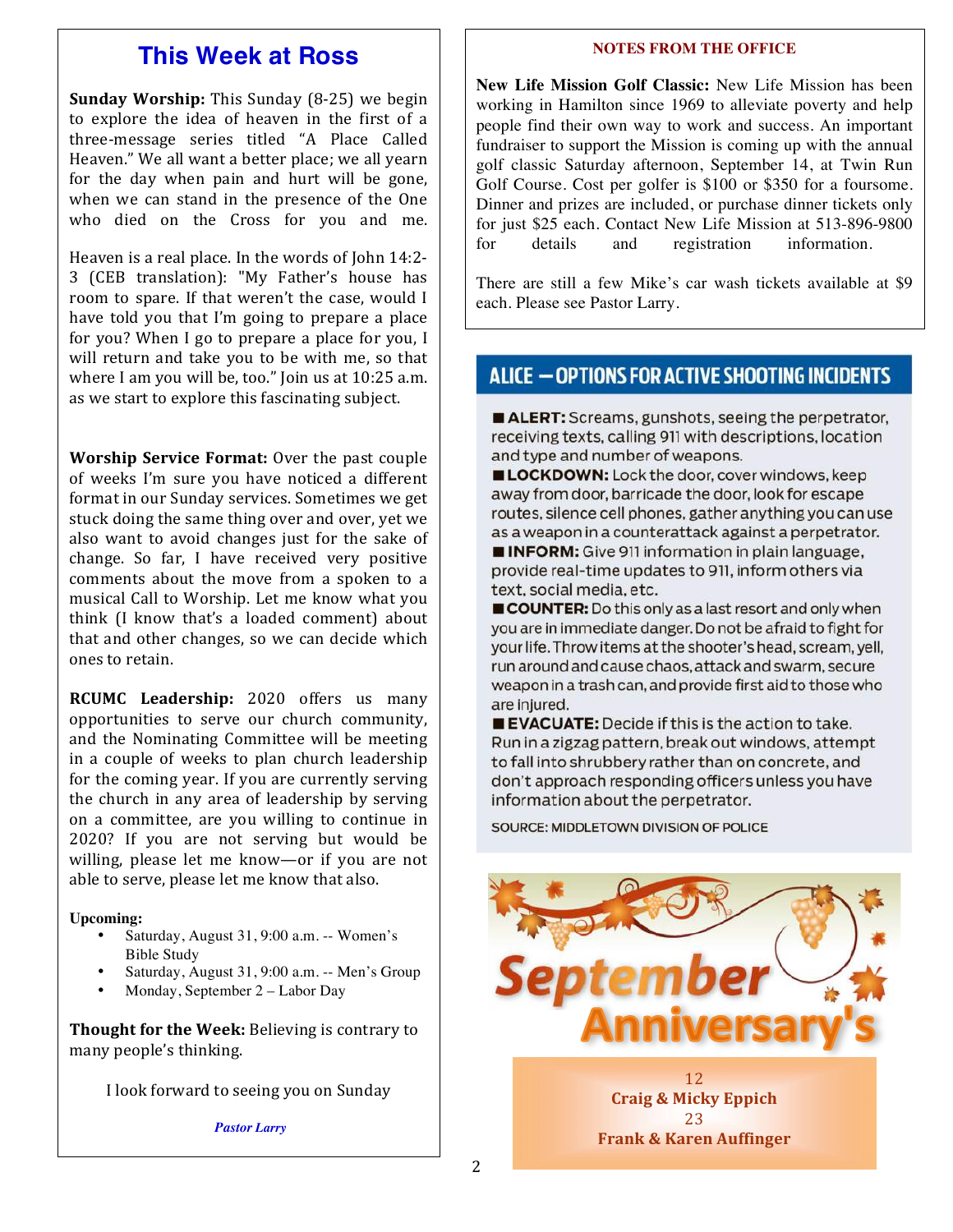New Member Reception Melody Conrad

Welcome... to our church family



| <b>Hall &amp; Door Monitor</b> |                        |  |  |
|--------------------------------|------------------------|--|--|
| September                      | 2019                   |  |  |
| 1                              | Wayne Estep            |  |  |
| 8                              | Jim Rechel             |  |  |
| 15                             | <b>Gary Mortimer</b>   |  |  |
| 22                             | Mike Ratliff           |  |  |
| 29                             | Roger Creasy           |  |  |
| <b>October</b>                 | 2019                   |  |  |
| 6                              | Phil Brown             |  |  |
| 13                             | Doug Beckman           |  |  |
| 20                             | Judy Creasy            |  |  |
| 27                             | <b>Sharon Mortimer</b> |  |  |



02 Katie Auffinger 07 Dick Stewart 10 Sarah Hogeback 12 Emma Schoepf 13 Melissa Schoepf 14 Cierra Taylor 15 Roger Creasy

16 Leigh Ann Rechel 17 Connor Schoepf 23 Linda Spurlock 23 Bill Foster 27 Jim Rechel 29 Trey Foster

So technically Moses is the first man to download files from the cloud using a tablet.



| <b>Worship Leaders</b> |                     |  |
|------------------------|---------------------|--|
| September              | 2019                |  |
| 1                      | Debbie Kunick       |  |
| 8                      | <b>Roger Creasy</b> |  |
| 15                     | Nancy Beckman       |  |
| 22                     | Phil Brown          |  |
| 29                     | Jim Rechel          |  |
| <b>October</b>         | 2019                |  |
| 6                      | Debbie Gilman       |  |
| 13                     | Sally Rechel        |  |
| 20                     | <b>Greg Conrad</b>  |  |
| 27                     | Debbie Kunick       |  |